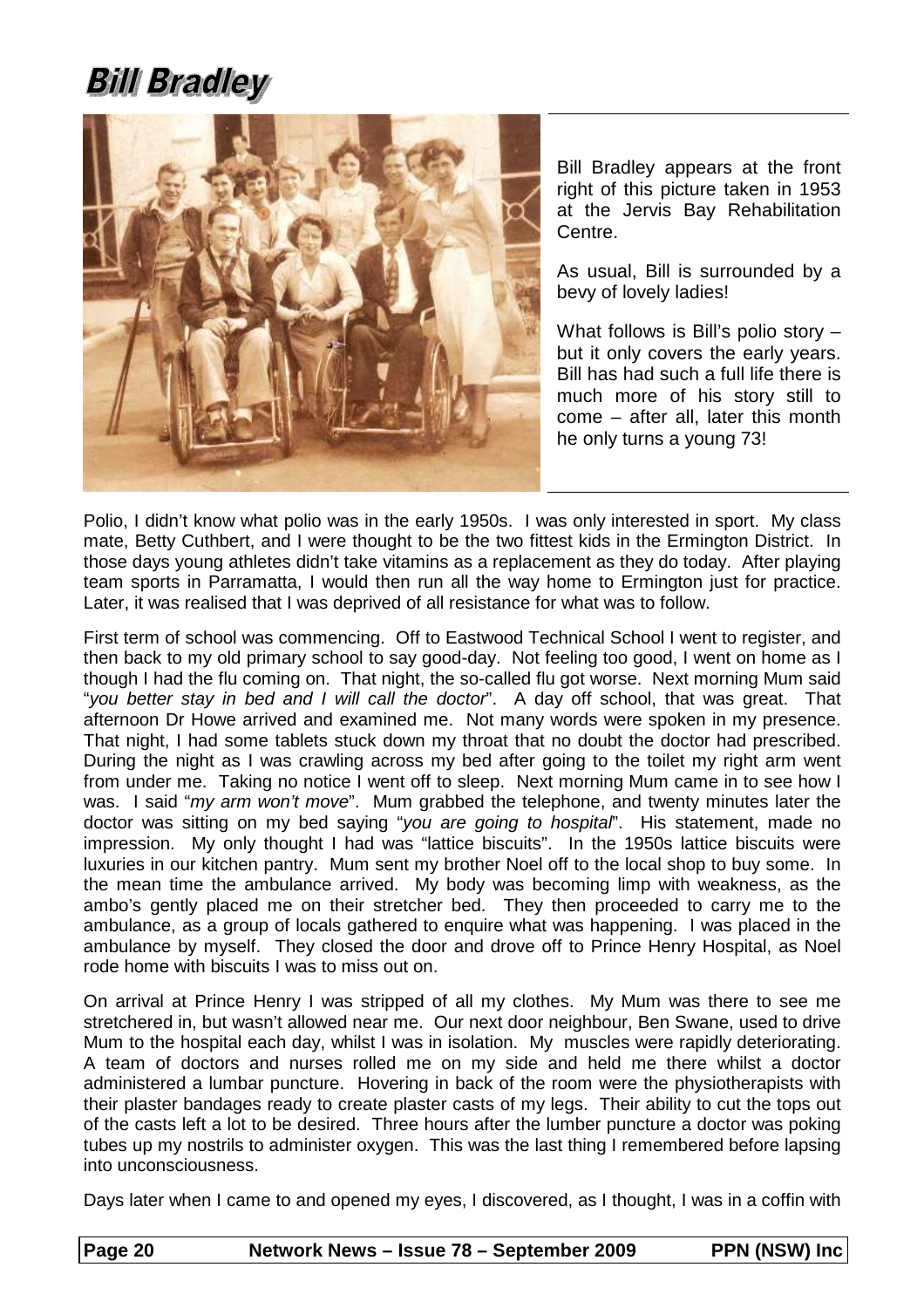my head sticking out. The box was as hot as Hades, and I was lying there with just a sheet covering me. I looked up into the mirror above the coffin and there looking down at me was this beautiful angel, with these lovely shaped boobs. As my condition improved, and being an impressionable fourteen year old, I asked the nurse who sat by my iron lung during the night shift if she could take a photo of the angel. The night shift nurse had a box brownie camera and she took a whole reel of film. I still have a photo of my angel with those lovely shaped boobs. At the 50th reunion of the polio wards of Prince Henry Hospital, she was the only one I could remember by name. Mary Therese Davis, known as Terrie to all.



Bill's angel, Terrie, pictured in 1950

Terrie, who after watching me for days as I lay unconscious, was now sitting all day every day talking and reading to me. It was explained to me during my first conversation with her that I wasn't in a coffin but in an iron lung. The iron lung had a big bellows that pushed air into the box that I was in, which then forced the air out of my lungs. The bellows would then draw the air out and allow the air back into my lungs. Being in the box with air pressing down on your body wasn't so bad. It was the every three hour ritual when they unlocked the end of the box and dragged you out on the tray you were on and plunged a syringe into you. After you had had the needle the nurses would sponge you all over. Then gently they would push the tray you were lying on with your head hanging out of the end, back into the box.

My angel explained to me that life may not be the same when I get out of hospital. She said I wouldn't be playing sport like I had. Now this didn't worry me, all it did was put my imagination into over drive. I was imagining myself with callipers on my legs, and riding a horse bareback across the paddocks. When it came to cricket I thought I could bat and have a mate run between wickets for me. What I couldn't imagine was how I was going to play football. With all my dreaming I never had a thought that my arms might never work. All the discussions with Terrie, and the things I was imagining I would do, certainly passed the time away. When I had visitors, because I was in an infectious room, they had to stay out side the door in the hallway. It never crossed my mind at that time that I could have been one of those six persons who were wheeled out feet first during my isolation period. The only other person down the hallway in an iron lung was Brad Norington, who later became a doctor. After a few weeks they started to leave me out of the iron lung for periods of time so I could breathe by myself. One week later the doctors decided my lungs were strong enough for me remain out permanently. Now that I was out of the iron lung there was no way they were going to get me back into that hot box. The only part of my body I could move was the big toe on my right foot. Being out of the iron lung was a relief to those who thought I wasn't going to live. Little did they know that He wouldn't take me up above, and "Old Nick" said I had too much stirring left in me to be taken below.

Three days later I was moved over to another hospital block. There I was in a huge ward with one other patient, and no angel. They explained that I had to remain calm, as too much excitement might not be good for me. It only took me four days to convince the nursing staff

| <b>PPN (NSW) Inc</b> | Network News - Issue 78 - September 2009 | Page 21 |
|----------------------|------------------------------------------|---------|
|                      |                                          |         |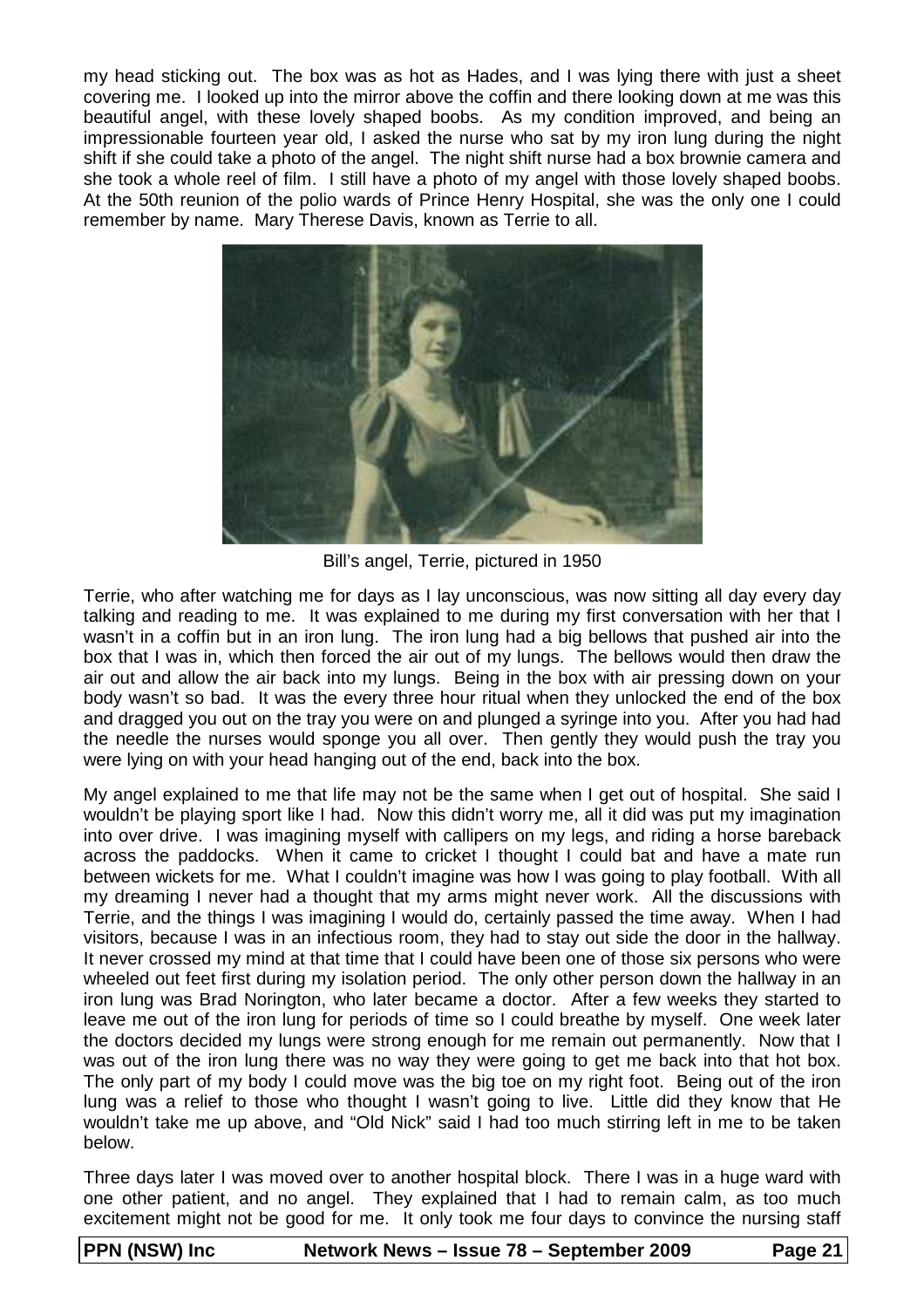that it would be more peaceful with me in the main male ward. The move was on condition that I didn't get too excited. How could anyone think that a young teenager like me would get too excited?



On entering the men's B2 ward I met Nurse Paddy Knight who became my replacement angel.

With the move complete, I discovered in the next bed to me was Brad the patient from down the hallway in other block. In our ward was an iron lung. At night Brad would go back into the box to rest. Not me, I was out and I was staying out. Someone with the latest technology had developed a chest fitting iron lung. One morning we were greeted by a delegation of doctors, high ranking nursing officials and those that would be if they could be. The delegation was accompanied by two unknown persons, with two chest machines, looking for two guinea pigs. Brad did oblige to test one, but the machine wasn't a success.

Just after 9 am each day our ward's atmosphere became tense, when a group of females dressed in white came through the doors. They were there to practice torture on us. They were known as physio's. When you are bandaged to a straight jacket for 23 hours a day, without any exercise, you become as stiff as a board. In one hour they would just twist and stretch you. Their intentions were to try to make you as flexible as a rag doll. Brad wasn't a person who enjoyed pain, and I wasn't far behind him. One day I pretended to be asleep all day so I could miss being worked over. That was a mistake, as when they caught up with me it was worse than ever. Brad was also trying ways to avoid being man-handled by the physio. As Brad was being stretched one day, the muscles around one of his knees were torn. All the pain we went through could have been avoided if only the Australian Medical Association (AMA) had been more knowledgeable in the treatment of polio victims. We could have been enjoying being massaged with hot towels, before being placed in the pool. During 1930s and 1940s Sister Elizabeth Kenny was an occasional visitor to Prince Henry Hospital, in an advisory capacity. Her visits were described in "A Coast Chronicle", the history of Prince Henry Hospital, by Dr CR Boughton, Director of Physicians, Infectious Diseases Division, in the 1960s. There are members of the AMA today, who are still not knowledgeable enough in treating post polio patients.

Brad and I, without the knowledge of others, regularly talked about suicide. Brad being of medical mind was able to explain the "hows" and "how nots" about the subject. During our conversations we came to a decision, if we were still on our backs at a set time in life, no doubt being a burden to others, it was decision time. For the both of us, in the long run it was all talk.

At night I would sweet talk the junior nurses into undoing the bandages that were used to tie us into our straight jackets. They would then roll me onto my side and gave me a back rub. Our beds was coved with a mosquito net. The nurses were able to kneel down under the mosquito net and talk until the Night Sister was about to do her rounds. Sister in charge was none the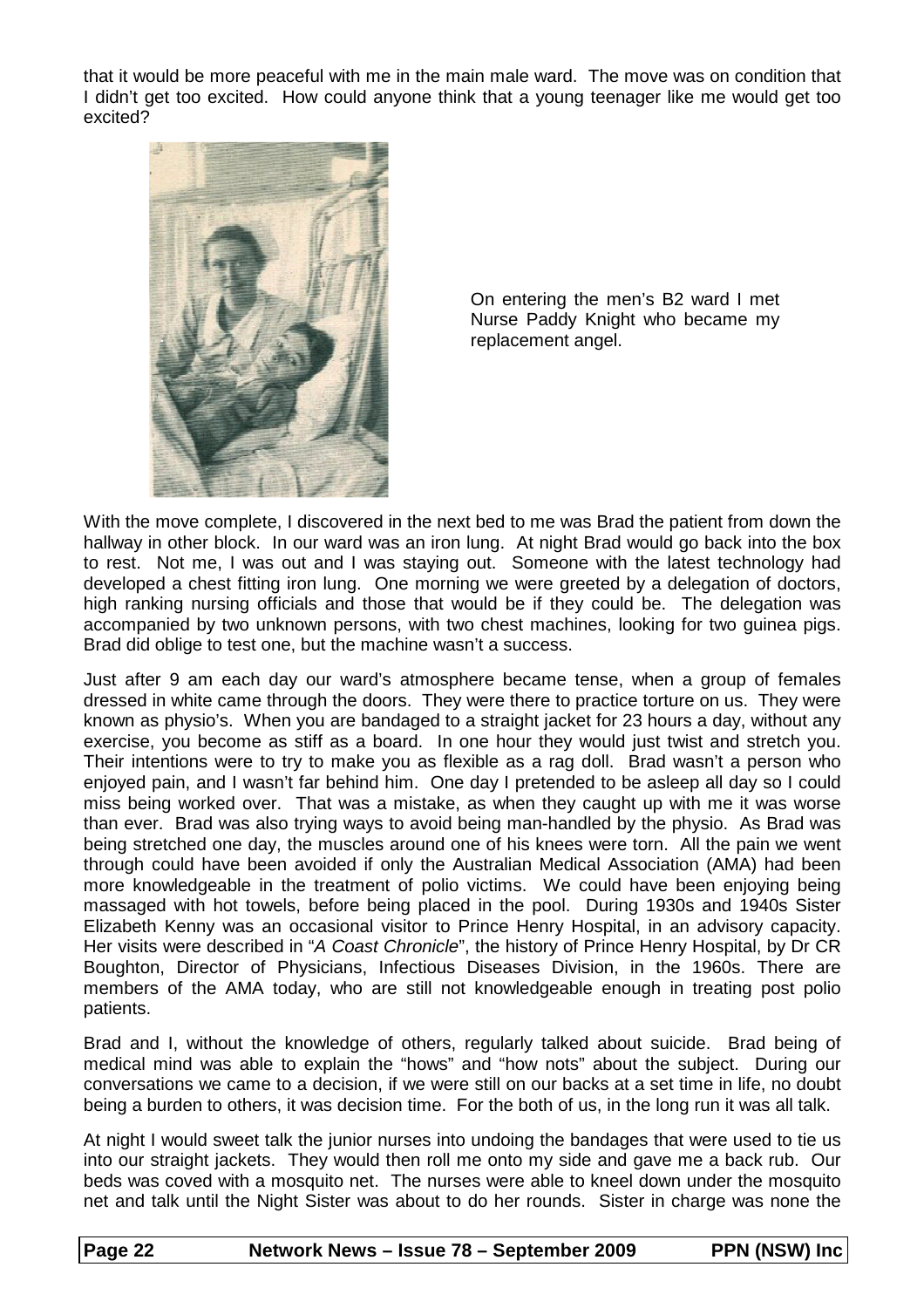wiser that I slept on my side for the night. Next morning before knock-off time, they rolled me back and strapped me into my straight jacket. At breakfast time, I became one of the lucky ones. The nurse had to feed me, as with all meals. After eating, the nurse would then push my bed out onto the veranda. It was a mad scramble to get the beds out before Sister Armstrong walked the length of the hospital, from the Nurses' Home. If there was one cloud in the sky, she would have us inside for the day. If we got out, we had to be back in for lunch.

Visiting time was the best hour of the day. You may not have had a visitor, but everyone shared. My school sports master used to bring a car load each weekend to see me. Brian Palmer, my representative football coach, was a regular visitor, as was Nick Shehadie, who later became Sir.

About 10 months had passed, and the wards were filling up with patients. Prince Henry Hospital had 250 polio cases in 1950 and 450 in 1951. November 1950 happened to be the worst month for admissions, between then and March 1951, with up to 40 patients a week. It was decided that I would be transferred to Ryde Hospital.

Ryde was the place for me, when I found out that I was the hospital's first polio case, I was able to stretch the truth with what I was able to do. Staying out of my straight jacket for a few hours a day was the first thing I convinced them to do. I was getting a little more exercise as the nurses were throwing my legs and arms about, also rolling me to and fro. Physio treatment wasn't as bad at Ryde as at Prince Henry. On the day that Dr Scougall was coming, I would rest up in the straight jacket. Some of the nurses used to wonder why I had all my splints on and strapped in. They accepted my answer, "just resting". As soon as the doctor had left the hospital, I became un-rested. It was about fifteen months from when I could move my big toe to when I sat up for the first time. Then two months later Dr Scougall said to my parents "take him home, he's a hopeless case, and bring him back when he's about twenty one, and we will try transplanting muscles".

My mother read an article in a newspaper about a Mr Featherstone, a quack, who had been run out of Victoria by the Medical Board. This so-called quack had been treating polio cases. Mum tracked him down, and had him treating me regularly with his style of treatment. His style was the same style as Sister Kenny. After a while with his treatment, I was on my feet. Dad put a length of water pipe from our fig tree to a post. As I could use my left hand, I would walk in a fashion along the pipe, and walk crab wise back. I never did count the number of times I went from the post to the fig tree and back. Then the Medical Board caught up with Mr Featherstone, and the Commonwealth Government caught up with me.

The Government sent me down to the Jervis Bay Rehabilitation Centre, to be educated back into the workforce. Going to Jervis Bay Rehab was the greatest thing the Commonwealth Government has ever done for me. Forget about educating us back into the workforce; we were educated back into society! There we were 52 of us, and a minimum of 200 and a maximum of 600 females each week throughout the village of Jervis Bay (Ed. some of them feature in the group photo at the start of this polio story). We had a rehab racket going. We knew when they arrived and where they were staying. We had our own weekly newspaper, the "Bay Breeze Brett". Outside the hours of 9 to 5, we had a well organized social calendar. We also had individual conducted night tours for young ladies to see the luminous ducks. These tours could only happen when the Naval fleet was in the bay. The ships were anchored 3 to 4 kilometres from the shore. During the evening, pilot boats travelled back and forth between the ships. On top of the pilot boats was a little clear light. This little light, in the still of the night and darkness, would float across the water and disappear behind a ship, only to reappear later. The little lights on the pilot boats were the so-called luminous ducks. Mornings were spent down at the pool, in the company of others. On our way up to the quarter deck for lunch, a group of girls would be spotted coming around the headland. First part of the plan was to take me out of my wheelchair and sit me on the road. Next they would take Neville Langford's crutches off him, and place them up the road. The girls would arrive, we would introduce ourselves, they would get the crutches and my wheelchair, put me in it, and then push us up to fellows at the top of the hill. What a wonderful year that was at Jervis Bay!

**PPN (NSW) Inc Network News – Issue 78 – September 2009 Page 23**